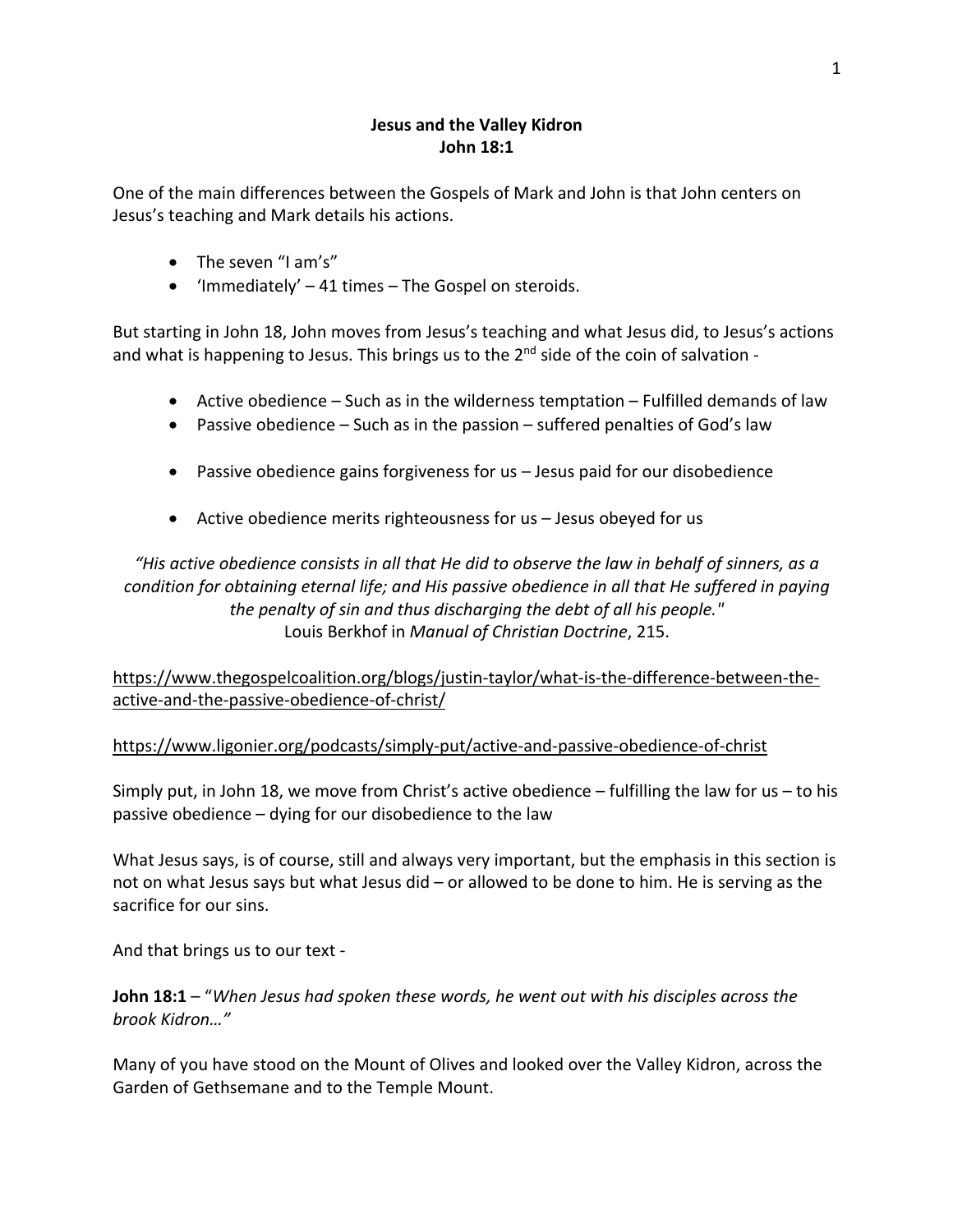Kidron = obscure, dark, or sad

Jews and Muslims alike call it '*the Valley of Decision*.'

Joel 3:14 - *Multitudes, multitudes, in the valley of decision! For the day of the LORD is near in the valley of decision.*

The Kidron Valley, also known as the Valley of Jehoshaphat, separates the Old City of Jerusalem and the Temple Mount from the Mount of Olives.

It runs from Jerusalem, through the Judean desert, descends 4,000 feet and reaches the Dead Sea, 20 miles from where it started.

- Absalom is buried there
- Zechariah is buried there
- This is where Jehoshaphat overthrew Israel's enemies in 2 Chronicles 20.
- This is where the priests through the unclean items during Hezekiah's reign in 2 Chron 29
- And again under the reign of Josiah

2 Kings 23:4, 6 & 12 - *And the king commanded Hilkiah the high priest and the priests of the second order and the keepers of the threshold to bring out of the temple of the LORD all the vessels made for Baal, for Asherah, and for all the host of heaven. 6 –* And *he brought out the Asherah from the house of the LORD, outside Jerusalem, to the brook Kidron, and burned it at the brook Kidron and beat it to dust and cast the dust of it upon the graves of the common people. 12 - He burned them outside Jerusalem in the fields of the Kidron and carried their ashes to Bethel. And the altars on the roof of the upper chamber of Ahaz, which the kings of Judah had made, and the altars that Manasseh had made in the two courts of the house of the LORD, he pulled down and broke in pieces and cast the dust of them into the brook Kidron.*

• This is where God will judge the nations

Joel 3:1-2a - *For behold, in those days and at that time, when I restore the fortunes of Judah and Jerusalem, <sup>2</sup> I will gather all the nations and bring them down to the Valley of Jehoshaphat. And I will enter into judgment with them there, on behalf of my people and my heritage Israel…*

Revelation 14:17-20 - *Then another angel came out of the temple in heaven, and he too had a sharp sickle. <sup>18</sup> And another angel came out from the altar, the angel who has authority over the fire, and he called with a loud voice to the one who had the sharp sickle, "Put in your sickle and gather the clusters from the vine of the earth, for its grapes are ripe." <sup>19</sup> So the angel swung his sickle across the earth and gathered the grape harvest of the earth and threw it into the great winepress of the wrath of God. <sup>20</sup> And the winepress was trodden outside the city, and blood flowed from the winepress, as high as a horse's bridle, for 1,600 stadia.*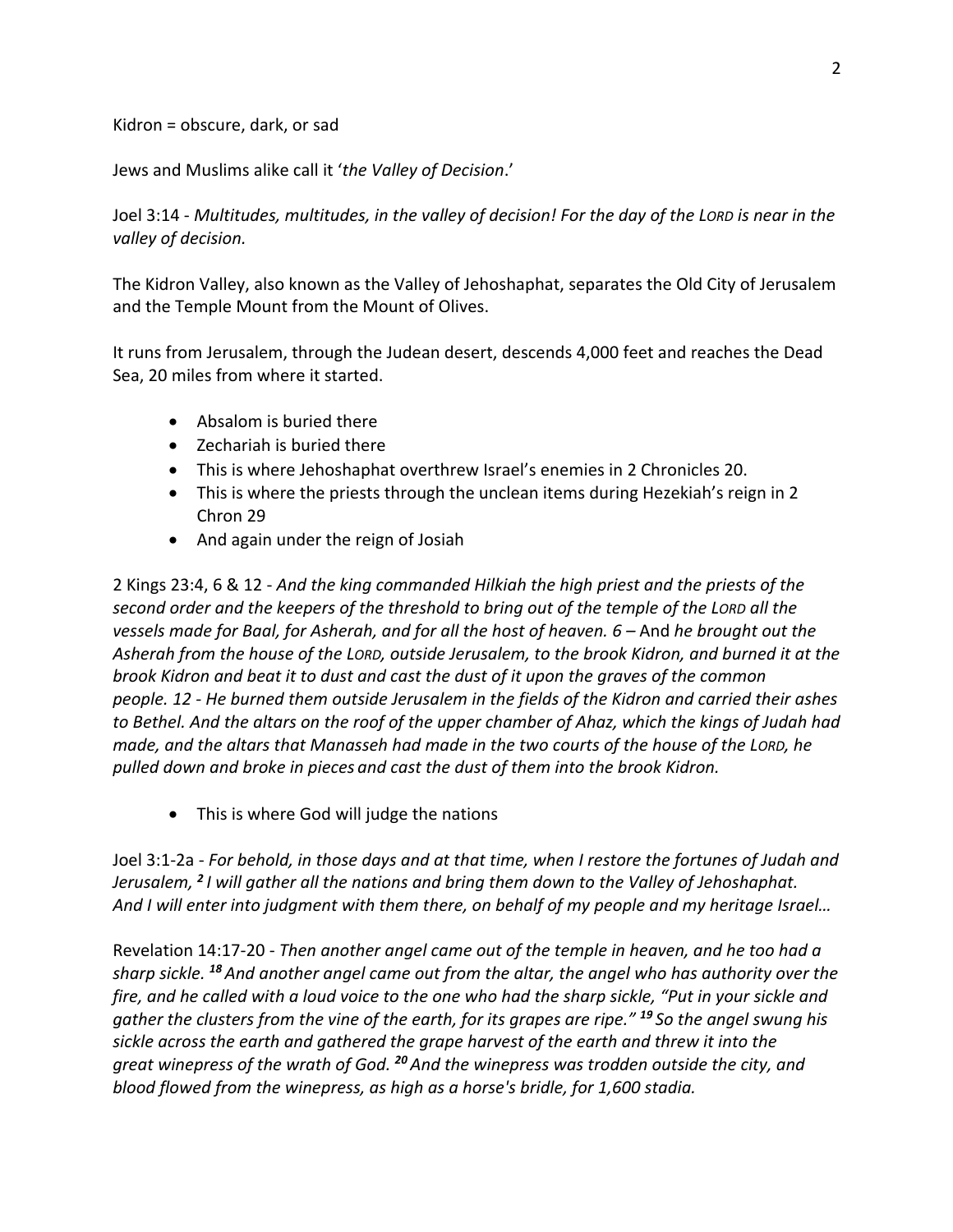• This is where David fled Absalom's rebellion in Jerusalem in 2 Samuel 15.

**Read** - 2 Samuel 15:13-16:14

(David returned in 2 Samuel 19:9-20:26) **Read** 19:16-24

But now…. David's greater son also leaves Jerusalem in tears, but, like David, he but will return

Zechariah 14:4 - *On that day his feet shall stand on the Mount of Olives that lies before Jerusalem on the east, and the Mount of Olives shall be split in two from east to west by a very wide valley, so that one half of the Mount shall move northward, and the other half southward.*

This is what the disciples were looking for in Acts 1 at the ascension of Jesus -

Acts 1:6-11 - *So when they had come together, they asked him, "Lord, will you at this time restore the kingdom to Israel?" <sup>7</sup>He said to them, "It is not for you to know times or seasons that the Father has fixed by his own authority. <sup>8</sup> But you will receive power when the Holy Spirit has come upon you, and you will be my witnesses in Jerusalem and in all Judea and Samaria, and to the end of the earth." <sup>9</sup> And when he had said these things, as they were looking on, he was lifted up, and a cloud took him out of their sight. <sup>10</sup> And while they were gazing into heaven as he went, behold, two men stood by them in white robes, <sup>11</sup> and said, "Men of Galilee, why do you stand looking into heaven? This Jesus, who was taken up from you into heaven, will come in the same way as you saw him go into heaven."*

When Titus and the 12<sup>th</sup> legion surrounded Jerusalem in A.D. 70, many Jews thought the Messiah would return at that moment and rescue Israel. They did not see that the Messiah first had to be rejected and the nation brought to repentance as Zechariah mentioned in 11:12-13 and 12:10. As it happened, Jerusalem was destroyed, hence Masada.

## **Application:**

For Christ, the Kidron Valley comes before Mount Calvary. This is like, the cross before the crown.

Psalm 30:4-5 - *Sing praises to the LORD, O you his saints, and give thanks to his holy name. <sup>5</sup> For his anger is but for a moment, and his favor is for a lifetime. Weeping may tarry for the night, but joy comes with the morning.*

The Father's anger at sin, placed upon his Son, will endure for only a moment compared with the eternal morning Jesus ushers in through his birth and resurrection.

a) Birth